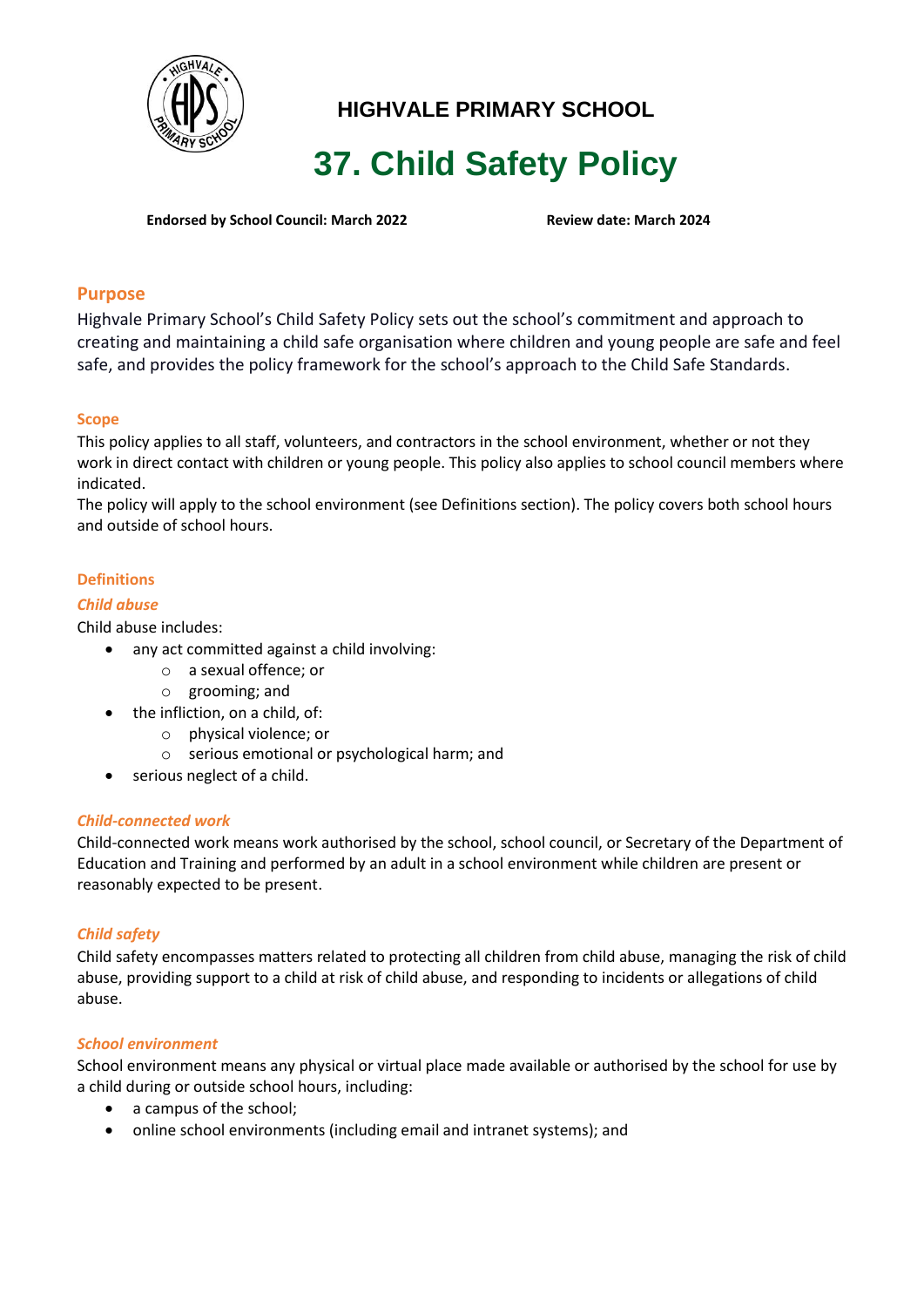• other locations provided by the school for a child's use (including, without limitation, locations used for school camps, sporting events, excursions, competitions, homestays, and other school activities or events)

## *School staff*

School staff means an individual working in a school environment who is:

- employed by the Department of Education and Training;
- directly engaged or employed by a school council; or
- a volunteer or a contracted service provider (whether or not a body corporate or any other person is an intermediary).

## STATEMENT OF COMMITMENT TO CHILD SAFETY AND CHILD SAFETY PRINCIPLES

Highvale Primary School is committed to the safety and wellbeing of all children and young people. This will be the primary focus of our care and decision-making.

Highvale Primary School's approach to creating and maintaining a child safe school environment is guided by our school philosophy and values. Our vision states 'Our globally diverse school community works together to nurture engaged, socially responsible and resilient learners. Students are empowered to experience challenge, develop independence and achieve success.' We know children can struggle to achieve their personal best if they are not safe from abuse.

At Highvale Primary School our values guide the decisions and behaviours of all members of our school community, including in relation to child safety:

*Respect* - Considering others, their property and the environment *Responsibility* - Being reliable, resourceful and owning your actions *Honesty and Integrity* - Being fair and trustworthy *Commitment* - Persisting, giving your best and bouncing back

Highvale Primary School has zero tolerance for child abuse.

We are committed to providing a child safe environment where children and young people are safe and feel safe, and their voices are heard about decisions that affect their lives. Our child safe policies, procedures, strategies and practices will be inclusive of the needs of all children, particularly Aboriginal and Torres Strait Islander children, children from culturally and linguistically diverse backgrounds, children with disabilities, and children who are vulnerable.

Every person involved in Highvale Primary School has a responsibility to understand the important and specific role they play individually and collectively to ensure that the wellbeing and safety of all children and young people is at the forefront of all they do and every decision they make.

## Child safety principles

In its planning, decision-making and operations, Highvale Primary School will:

- 1. Take a preventative, proactive and participatory approach to child safety;
- 2. Value and empower children to participate in decisions which affect their lives;
- 3. Foster a culture of openness that supports all persons to safely disclose risks of harm to children;
- 4. Respect diversity in cultures and child rearing practices while keeping child safety paramount;
- 5. Provide written guidance on appropriate conduct and behaviour towards children;
- 6. Engage only the most suitable people to work with children and have high quality staff and volunteer supervision and professional development;
- 7. Ensure children know who to talk with if they are worried or are feeling unsafe, and that they are comfortable and encouraged to raise such concerns;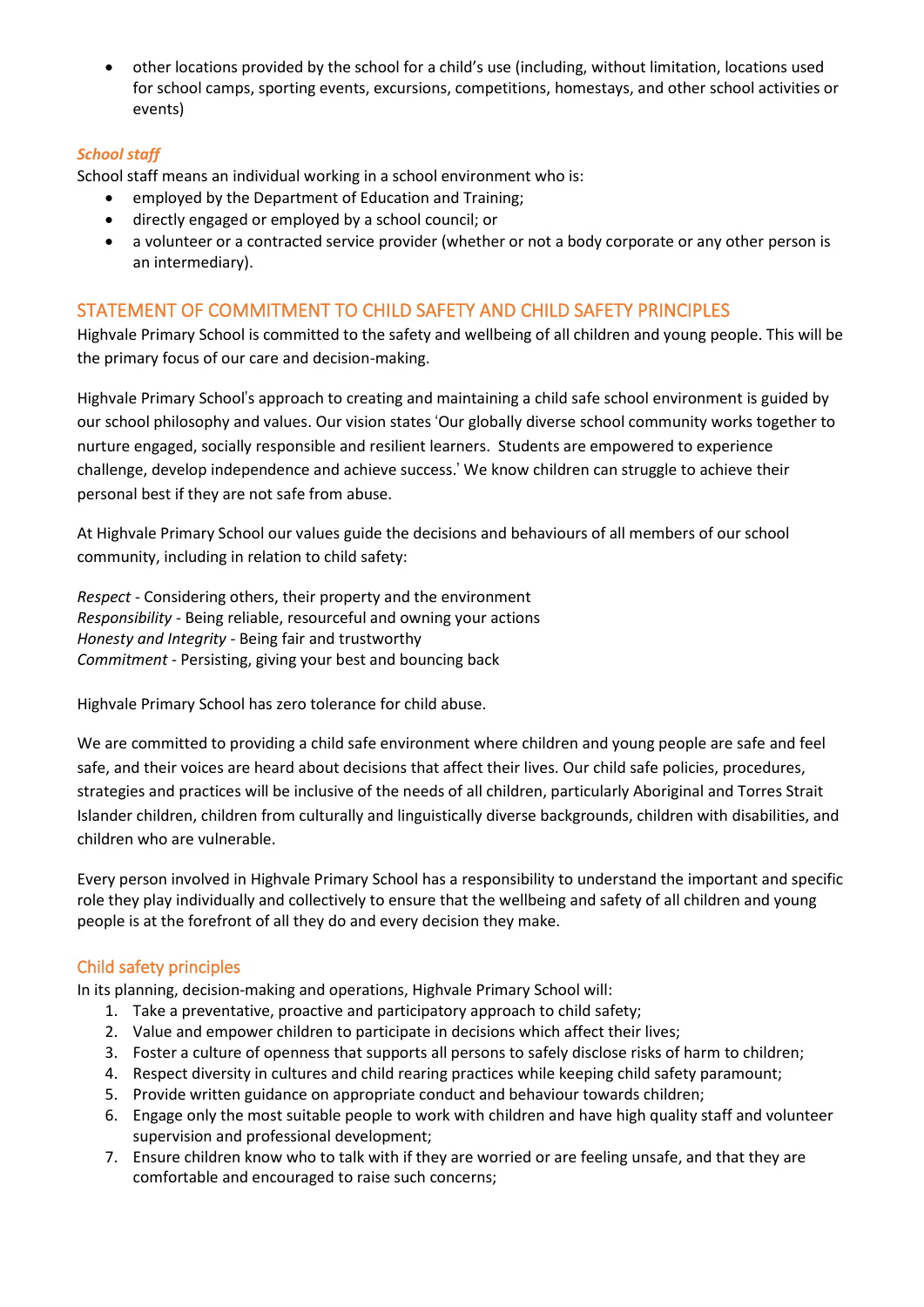- 8. Report suspected abuse, neglect or mistreatment promptly to the appropriate authorities;
- 9. Share information appropriately and lawfully with other organisations where the safety and wellbeing of children is at risk; and
- 10. Value the input of and communicate regularly with families and carers

## **POLICY**

## Strategies to embed a child safe culture

Highvale Primary School's culture encourages staff, students, parents and the school community to raise, discuss and scrutinise child safety concerns. This makes it more difficult for abuse to occur and remain hidden. All child safety documents, including this policy, the Child Safety Code of Conduct, the school's Child Safety Responding and Reporting Obligations (including Mandatory Reporting) Policy and Procedures, *[Identifying and](https://www.education.vic.gov.au/Documents/about/programs/health/protect/ChildSafeStandard5_SchoolsGuide.pdf)  [Responding to All Forms of Abuse in Victorian Schools](https://www.education.vic.gov.au/Documents/about/programs/health/protect/ChildSafeStandard5_SchoolsGuide.pdf)* and the [Four Critical Actions for Schools](https://www.education.vic.gov.au/Documents/about/programs/health/protect/FourCriticalActions_ChildAbuse.pdf) are readily available online and in hard copy at the school's reception for all staff and students to read at any time.

Child safety is everyone's responsibility. **All school staff** are required to:

- Act in accordance with the school's Child Safety Code of Conduct, which clearly sets out the difference between appropriate and inappropriate behaviour
- Act in accordance with the Child Safety Responding and Reporting Obligations (including Mandatory Reporting) Policy and Procedures at all times, including following the [Four Critical Actions for Schools](https://www.education.vic.gov.au/Documents/about/programs/health/protect/FourCriticalActions_ChildAbuse.pdf) where necessary
- Undertake annual guidance and training on child safety
- Act in accordance with their legal obligations, including:
	- o Failure to disclose offence (applies to all adults)
	- o Duty of care (applies to all school staff)
	- o Mandatory reporting obligations (applies to all mandatory reporters, including teachers, principals, registered psychologists, and registered doctors and nurses)
	- o Failure to protect offence (applies to a person in a position of authority within the school)
	- o Reportable conduct obligations (applies to all school staff in reporting conduct to the principal, and applies to the principal in reporting to Employee Conduct Branch)
	- o Organisational duty of care (applies to the school as an organisation)
	- o For more information on these obligations, see [Identifying and Responding to All Forms of](https://www.education.vic.gov.au/Documents/about/programs/health/protect/ChildSafeStandard5_SchoolsGuide.pdf)  [Abuse in Victorian Schools.](https://www.education.vic.gov.au/Documents/about/programs/health/protect/ChildSafeStandard5_SchoolsGuide.pdf)

As part of Highvale Primary School's child safe culture, school leadership (including the principal and assistant principal) will:

- Consider the diversity of all children, including (but not limited to) the needs of Aboriginal and Torres Strait Islander children, children from culturally and linguistically diverse backgrounds, children with disabilities, and children who are vulnerable, when implementing the Child Safe Standards
- Ensure that child safety is a regular agenda item at school leadership meetings and staff meetings
- Encourage and enable staff professional learning and training to build deeper understandings of child safety and prevention of abuse
- Ensure that no one is prohibited or discouraged from reporting an allegation of child abuse to a person external to the school or from making records of any allegation.

As part of Highvale Primary School's child safe culture, **school mandatory reporting staff** are required to:

- Complete the Protecting Children [Mandatory reporting and other obligations](http://elearn.com.au/det/protectingchildren/) online module every year
- Read the school's Child Safety Code of Conduct on induction, and maintain familiarity with that document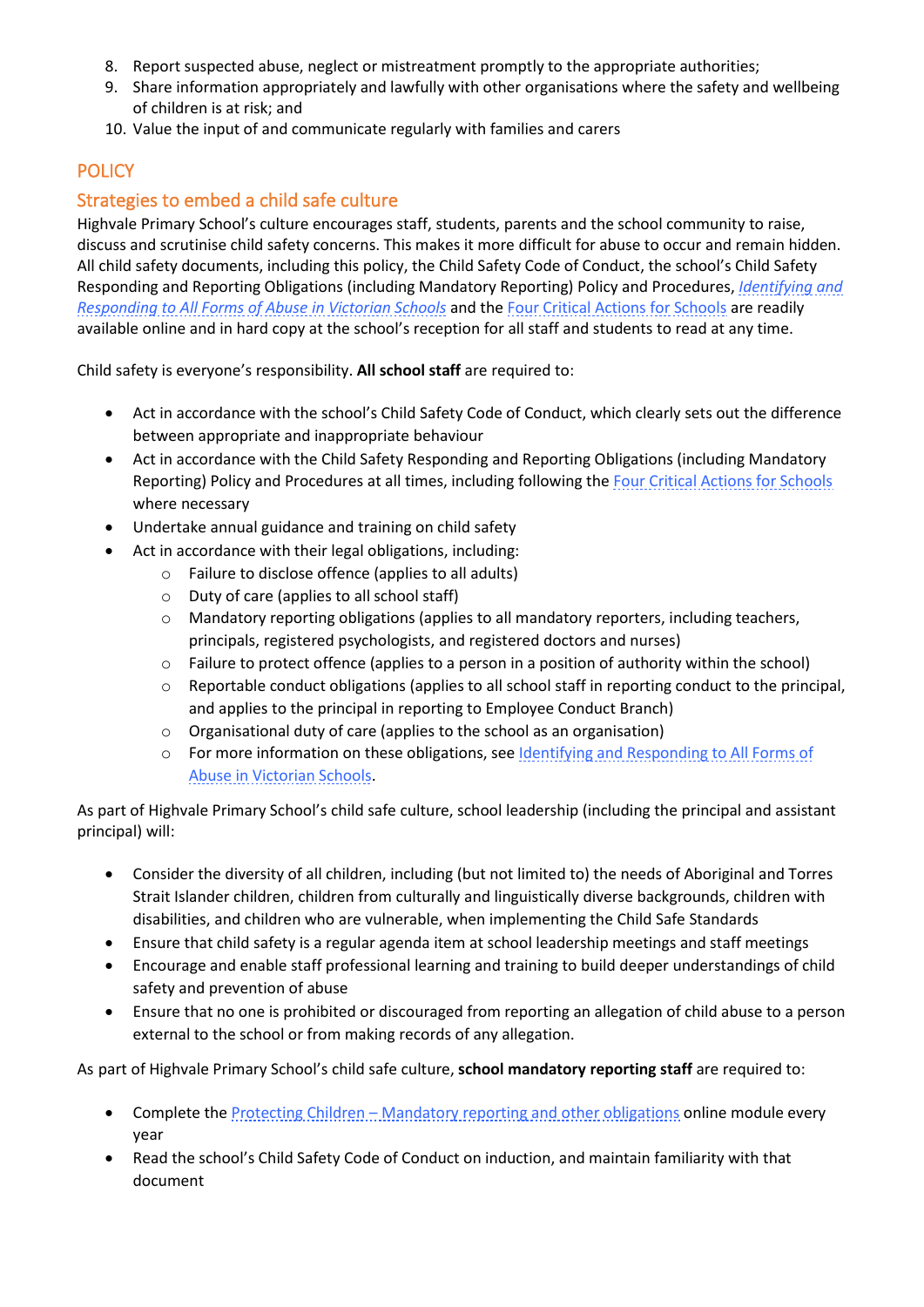- Read the school's Child Safety Responding and Reporting Obligations (including Mandatory Reporting) Policy and Procedures on induction, and maintain familiarity with that document
- Read the school's Child Safety Policy (this document) on induction, and maintain familiarity with that document.

As part of Highvale Primary School's child safe culture, in performing the functions and powers given to them under *the Education and Training Reform Act 2006*, **school councils and school council members** will:

- Consider the diversity of all children, including (but not limited to) the needs of Aboriginal and Torres Strait Islander children, children from culturally and linguistically diverse backgrounds, children with disabilities, and children who are vulnerable, when making decisions regarding the Child Safe **Standards**
- Undertake annual guidance and training on child safety, such as the Child Safe Standards School [Council Training](https://www.education.vic.gov.au/Documents/about/programs/health/protect/school-council-training.pptx) PowerPoint.
- Approve the Child Safety Code of Conduct to the extent that it applies to school council employees and members, and if updated, note the new document in its school council meeting minutes
- When hiring employees, ensure that selection, supervision and management practices are child safe (unless delegated to the principal).
- The assistant principal has been appointed as the Child Safety Officer.

School leadership will maintain records of the above processes.

## Roles and responsibilities

School leaders will ensure that each person understands their role, responsibilities and behaviour expected in protecting children and young people from abuse and neglect. Staff will comply with the school's Child Safety Code of Conduct, which sets out clearly the difference between appropriate and inappropriate behaviour. Specific child safety responsibilities:

- The assistant principal is responsible for reviewing and updating the Child Safety Policy every two years.
- The assistant principal is responsible for monitoring the school's compliance with the Child Safety Policy. The school community should approach the assistant principal if they have any concerns about the school's compliance with the Child Safety Policy.
- The assistant principal is responsible for informing the school community about this policy, and making it publicly available.
- Other specific roles and responsibilities are named in Highvale Primary School's other child safety policies and procedures, including the Child Safety Code of Conduct, Child Safety Responding and Reporting Obligations (including Mandatory Reporting) Policy and Procedures, and risk assessment register.

#### Recruitment

Highvale Primary School follows the Department's Recruitment in Schools guide to ensure child safe recruitment practices, available on the **[Department'](https://www.education.vic.gov.au/hrweb/careers/Pages/recruitinsch.aspx)s website**.

All prospective volunteers are required to maintain a valid Working with Children Check.

## Training and supervision

Training and education is important to ensure that everyone in the school understands that child safety is everyone's responsibility.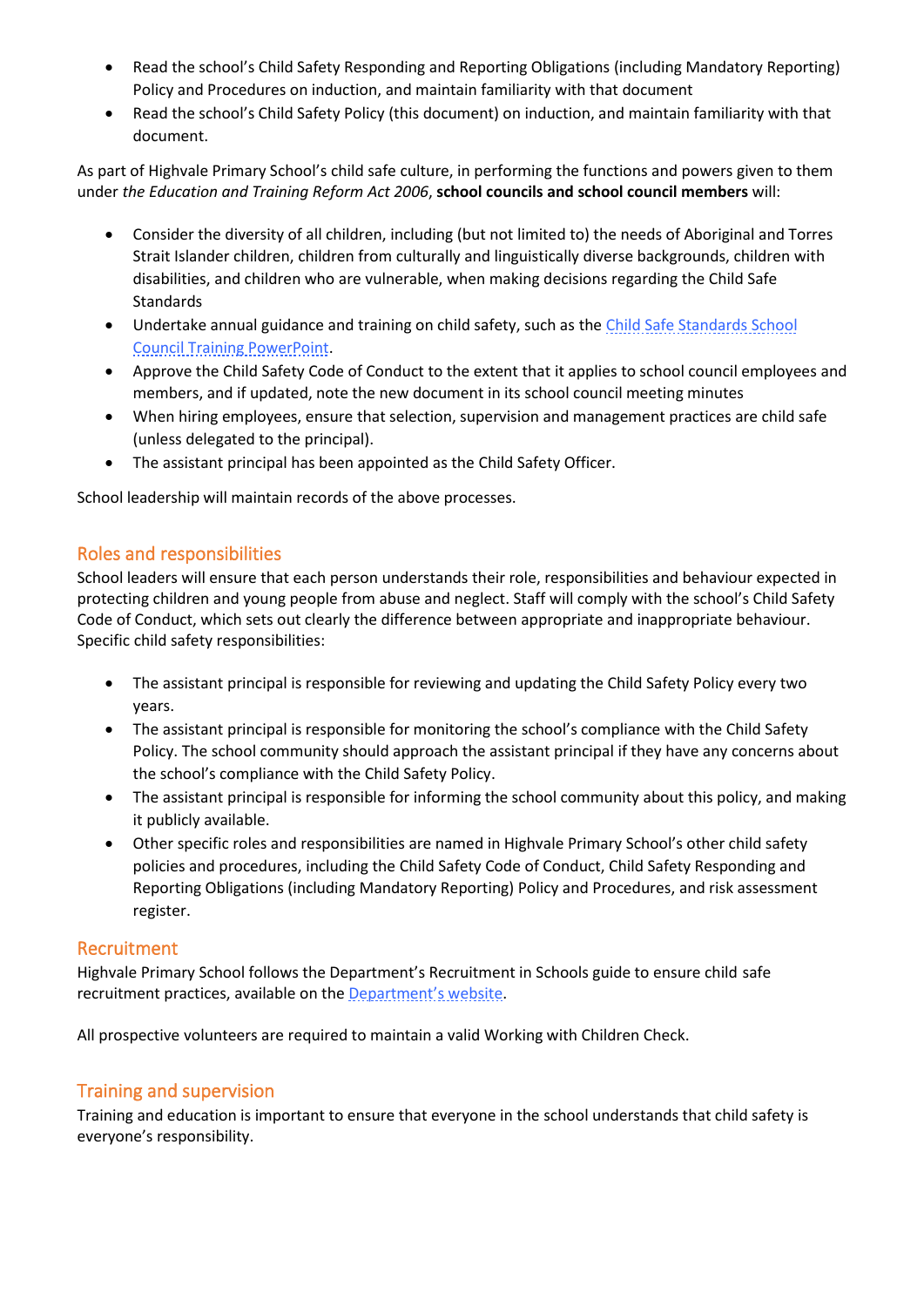Our school culture aims for all staff and volunteers (in addition to parents/carers and children) to feel confident and comfortable in coming forward with any allegations or suspicions of child abuse or child safety concerns. We train our staff and volunteers to identify, assess, and minimise risks of child abuse and to detect potential signs of child abuse. This training occurs annually or more often as required.

We also support our staff and volunteers through ongoing supervision to develop their skills to protect children from abuse, to promote the cultural safety of Aboriginal and Torres Strait Islander children and children from linguistically and/or diverse backgrounds, and the safety of children with a disability and vulnerable children.

New employees and volunteers will be inducted into the school, including by being referred to the Child Safety Policy (this document), the Child Safety Code of Conduct, and the Child Safety Responding and Reporting Obligations (including Mandatory Reporting) Policy and Procedures on the school website. They will also be supervised regularly to ensure they understand our school's commitment to child safety, and that their behaviour towards children is safe and appropriate. All employees of our school will be monitored and assessed via regular performance review to ensure their continuing suitability for child-connected work. Any inappropriate behaviour will be reported by school staff to the Principal or Assistant Principal and will be managed in accordance with Highvale Primary School's Child Safety Responding and Reporting Obligations (including Mandatory Reporting) Policy and Procedures where required: [https://highvaleps.vic.edu.au/parent](https://highvaleps.vic.edu.au/parent-information/#policies)[information/#policies.](https://highvaleps.vic.edu.au/parent-information/#policies)

## Reporting a child safety concern or complaint

The school has clear expectations for all staff and volunteers in making a report about a child or young person who may be in need of protection. All staff (including school council employees) must follow the school's Child Safety Responding and Reporting Obligations (including Mandatory Reporting) Policy and Procedures, including following the [Four Critical Actions for Schools](https://www.education.vic.gov.au/Documents/about/programs/health/protect/FourCriticalActions_ChildAbuse.pdf) if there is an incident, disclosure or suspicion of child abuse. Immediate actions should include reporting their concerns to DHHS Child Protection, Victoria Police and/or another appropriate agency and notifying the principal or a member of the school leadership team of their concerns and the reasons for those concerns.

Highvale Primary School will never prohibit or discourage school staff from reporting an allegation of child abuse. The school will always take action to respond to a complaint in accordance with the school's Child Safety Responding and Reporting Obligations (including Mandatory Reporting) Policy and Procedures. In accordance with Action 4 of the Four Critical Actions for Schools, Highvale Primary School will provide ongoing support for students affected by child abuse.

The Child Safety Responding and Reporting Obligations (including Mandatory Reporting) Policy and Procedures can be found at [https://highvaleps.vic.edu.au/wp-content/uploads/2019/07/52-HPS-Child-Safety-Reporting-](https://highvaleps.vic.edu.au/wp-content/uploads/2019/07/52-HPS-Child-Safety-Reporting-Obligations-Policy-and-Procedures-2019.pdf)[Obligations-Policy-and-Procedures-2019.pdf](https://highvaleps.vic.edu.au/wp-content/uploads/2019/07/52-HPS-Child-Safety-Reporting-Obligations-Policy-and-Procedures-2019.pdf) (Will be changed when the other doc gets approved and goes up).

#### Risk reduction and management

Highvale Primary School believes the wellbeing of children and young people is paramount, and is vigilant in ensuring proper risk management processes, found in the school's risk assessment register. The school recognises there are potential risks to children and young people and will take a risk management approach by undertaking preventative measures.

We will identify and mitigate the risks of child abuse in school environments by taking into account the nature of each school environment, the activities expected to be conducted in that environment and the characteristics and needs of all children expected to be present in that environment.

Highvale Primary School monitors and evaluates the effectiveness of the actions it takes to reduce or remove risks to child safety, more information can be found in the school's risk assessment register.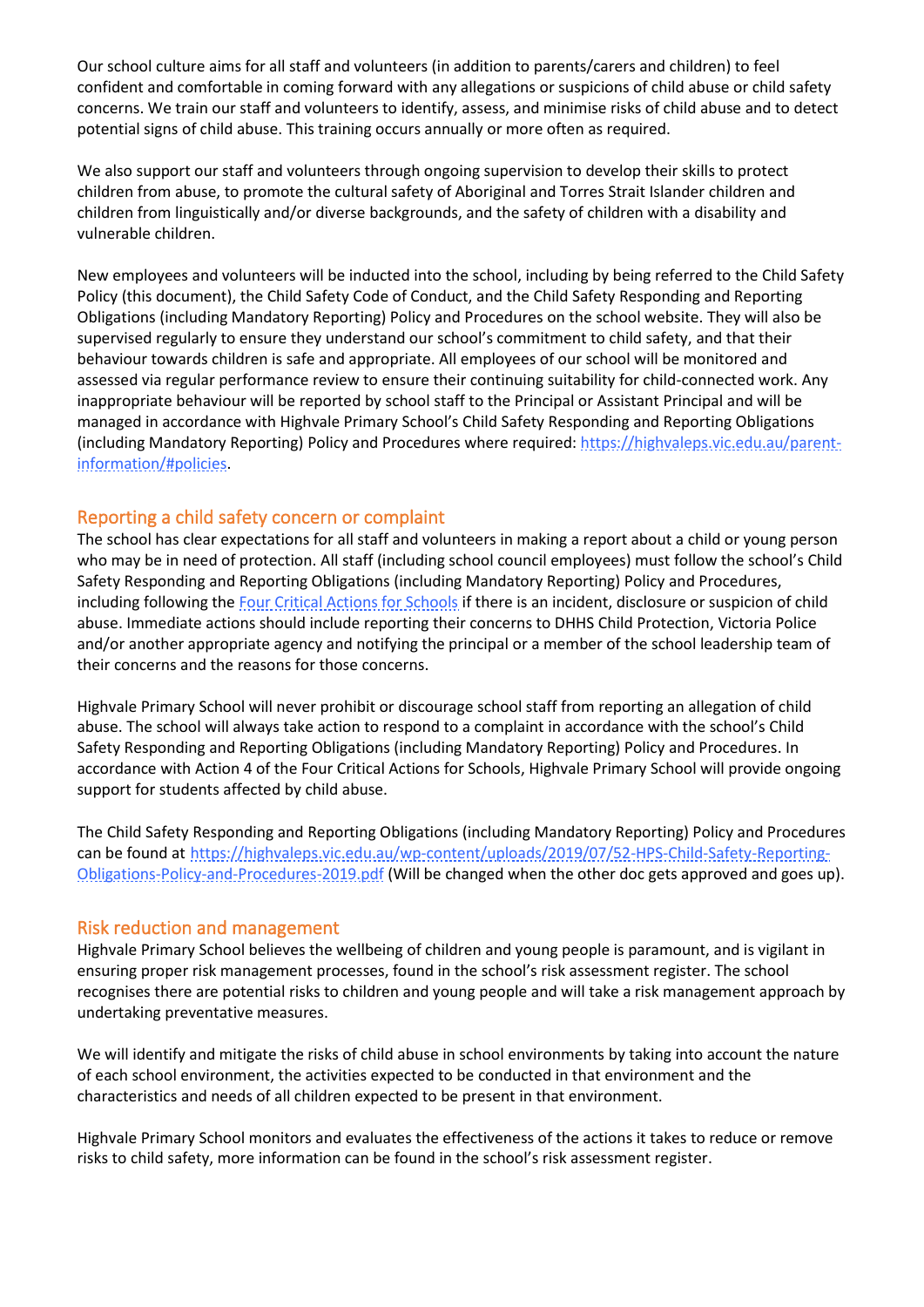## Listening to, communicating with and empowering children

Highvale Primary School has developed a safe, inclusive and supportive environment that involves and communicates with children, young people and their parents/carers. We encourage child and parent/carer involvement and engagement that informs safe school operations and builds the capability of children and parents/carers to understand their rights and their responsibilities. Our school is committed to supporting and encouraging students to use their voice to raise and share their concerns with a trusted adult at any time of need. Students can access information on how to report abuse at the School Office.

When the school is gathering information in relation to a complaint about alleged misconduct with or abuse of a child, the school will listen to the complainant's account and take them seriously, check understanding and keep the child (and/or their parents/carers, as appropriate) informed about progress.

The school will promote the Child Safe Standards in ways that are readily accessible, easy to understand, and user-friendly to children, including:

- All of our child safety policies and procedures will be available for the students and parents at Highvale Primary School to read at the School Office and online[: https://highvaleps.vic.edu.au/parent](https://highvaleps.vic.edu.au/parent-information/#policies)[information/#policies](https://highvaleps.vic.edu.au/parent-information/#policies)
- PROTECT Child Safety posters will be displayed across the school
- School newsletters will inform students and the school community about the school's commitment to child safety, and strategies or initiatives that the school is taking to ensure student safety

The school will use its health and wellbeing programs to deliver appropriate education to its students about:

- standards of behaviour for students attending the school;
- healthy and respectful relationships (including sexuality);
- resilience; and
- child abuse awareness and prevention.

#### Communications

This school is committed to communicating our child safety strategies to the school community through:

- Ensuring that the Child Safety Policy (this document), Code of Conduct, and the Child Safety Responding and Reporting Obligations (including Mandatory Reporting) Policy and Procedure are available on the school website
- Once per term reminders in the school newsletter of our school's commitment to child safety
- Ensuring that child safety is a regular agenda item at school leadership meetings and staff meetings for discussion
- Visual displays around the school

## Confidentiality and privacy

This school collects, uses and discloses information about particular children and their families in accordance with Victorian privacy law and other relevant laws. The principles regulating the collection, use and storage of information is included in the Department of Education and Training's Schools' [Privacy Policy.](https://www.education.vic.gov.au/Pages/schoolsprivacypolicy.aspx)

## Related policies and documents

Related policies and documents include:

- Code of Conduct
- Child Safety Responding and Reporting Obligations (including Mandatory Reporting) Policy and Procedures
- Risk assessment register
- [Identifying and Responding to All Forms of Abuse in Victorian Schools](https://www.education.vic.gov.au/Documents/about/programs/health/protect/ChildSafeStandard5_SchoolsGuide.pdf)
- [Four Critical Actions for Schools](https://www.education.vic.gov.au/Documents/about/programs/health/protect/FourCriticalActions_ChildAbuse.pdf)
- Recording [your actions: Responding to suspected child abuse](https://www.education.vic.gov.au/Documents/about/programs/health/protect/PROTECT_Schoolstemplate.pdf)  A template for Victorian schools
- Identifying [and Responding to Student Sexual Offending](https://www.education.vic.gov.au/Documents/about/programs/health/protect/SSO_Policy.pdf)